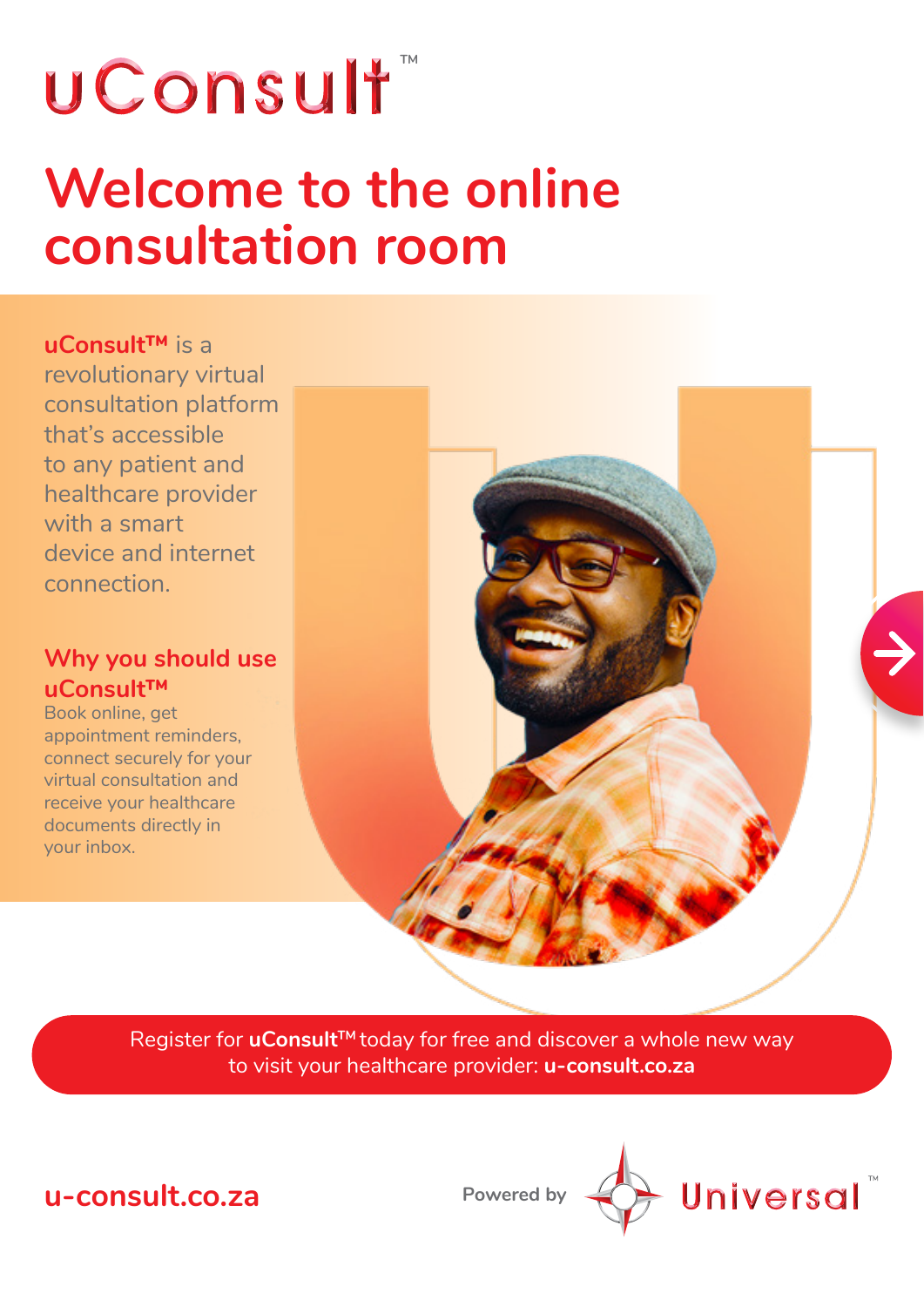





#### **Virtual consultations are now open to anyone**



#### **Built for everyone**

**uConsult™** welcomes all healthcare providers and patients. It's not limited to any particular medical scheme in fact you do not need to be a medical scheme member at all.



#### **Whenever, wherever**

**uConsult™** can be accessed via your web browser from any connected smartphone, tablet, laptop or desktop. Virtual consultations can take place wherever it's convenient, at any time that suits both the healthcare provider and the patient.



#### **Easy to use**

**uConsult™** is a highly intuitive platform so it's really straightforward to navigate and pre-populated details make your experience fast and efficient.

#### **it's the simple way to visit your healthcare provider online**

- Intuitive and user-friendly platform
- Secure communication
- Screen sharing
- Access to appointments, reminders, invoices and doctors' receipts
- Access to healthcare documents medical certificates, prescriptions, doctor's letters, referrals, radiology and pathology test requirements
- Ability to add dependants and book appointments for them
- Electronic prescriptions
- Specialist referral letters
- Radiology request forms
- Request for lab tests
- Medical certificates sent directly to your inbox





See your healthcare provider without leaving the comfort and safety of your own home. **uConsult™** is a secure, easy-to-use online platform that guides you through a hassle-free appointment booking and virtual healthcare consultation experience.

- No travelling
- Online consultations from anywhere
- No paperwork
- Quick and easy registration
- Easy search for a healthcare provider
- Secure payments

#### **Convenient, secure and easy to use**

#### **State-of-the-art technology**

#### **Online bookings**

- View available appointment times and make your booking
- Get automated reminders

#### **Receive your encrypted documents safely by email**

#### **Additional value for everyone**





#### **An all-in-one integrated platform** means everything gets done in one place. No more switching between other apps and systems.

#### **uConsult™ handles all documentation** from prescriptions to payments.

**The uConsult™ secure payment gateway** makes money management easy for patients and providers.



#### **Patients can invite their healthcare providers for free**